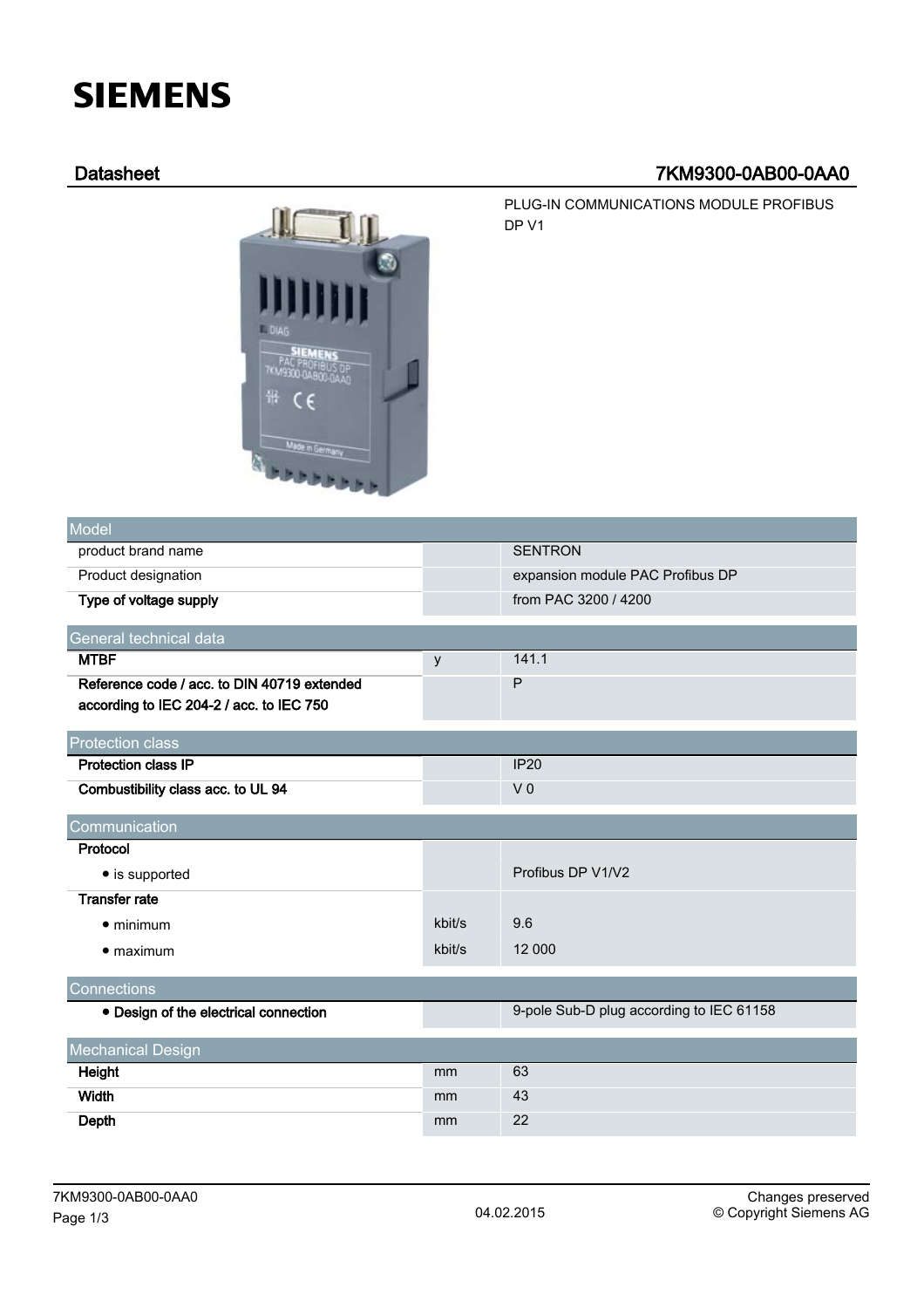| <b>Mounting type</b>                   |                    |             | 4200                                | plug-in module for the module slot of the PAC3200 / |
|----------------------------------------|--------------------|-------------|-------------------------------------|-----------------------------------------------------|
| <b>Environmental conditions</b>        |                    |             |                                     |                                                     |
| Ambient temperature / during operation |                    |             |                                     |                                                     |
| $\bullet$ minimum                      |                    | $^{\circ}C$ | $-5$                                |                                                     |
| $\bullet$ maximum                      |                    | $^{\circ}C$ | 55                                  |                                                     |
| <b>Certificates</b>                    |                    |             |                                     |                                                     |
| Reference code                         |                    |             |                                     |                                                     |
| • acc. to DIN EN 61346-2               |                    |             | P                                   |                                                     |
| <b>General Product Approval</b>        | <b>EMC</b>         |             | <b>Declaration of</b><br>Conformity | other                                               |
| GOST                                   | V<br><b>C-TICK</b> |             | E<br>EG-Konf.                       | Confirmation                                        |

Further information

Information- and Downloadcenter (Catalogs, Brochures,…) <http://www.siemens.com/lowvoltage/catalogs>

Industry Mall (Online ordering system)

<https://eb.automation.siemens.com/mall/en/WW/Catalog/Product/7KM93000AB000AA0>

Service&Support (Manuals, Certificates, Characteristics, FAQs,...) <http://support.automation.siemens.com/WW/view/en/7KM93000AB000AA0/all>

Image database (product images, 2D dimension drawings, 3D models, device circuit diagrams, ...) [http://www.automation.siemens.com/bilddb/cax\\_en.aspx?mlfb=7KM93000AB000AA0](http://www.automation.siemens.com/bilddb/cax_en.aspx?mlfb=7KM93000AB000AA0)

## CAx-Online-Generator

<http://www.siemens.com/cax>

### Tender specifications

<http://ausschreibungstexte.siemens.com/tiplv>